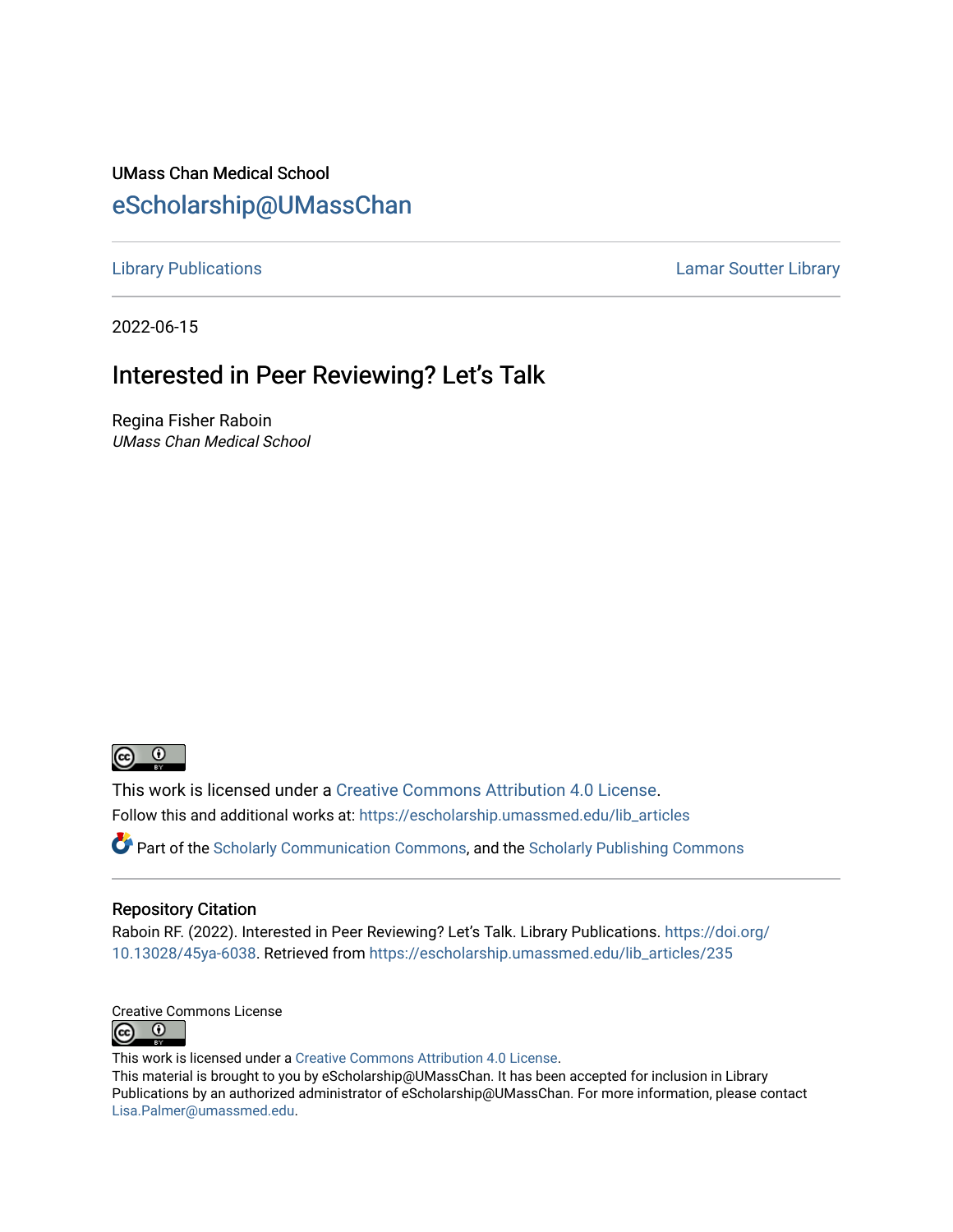### Interested in Peer Reviewing? Let's Talk

Regina Fisher Raboin Editor-in-chief *Journal of eScience Librarianship* (*JeSLIB)* escholarship.umassmed.edu/jeslib/ | @JeSLIBJournal

-

Associate Director Lamar Soutter Library, UMass Chan Medical School [regina.raboin@umassmed.edu](mailto:regina.raboin@umassmed.edu) Twitter: @RegRab77

June 15, 2022



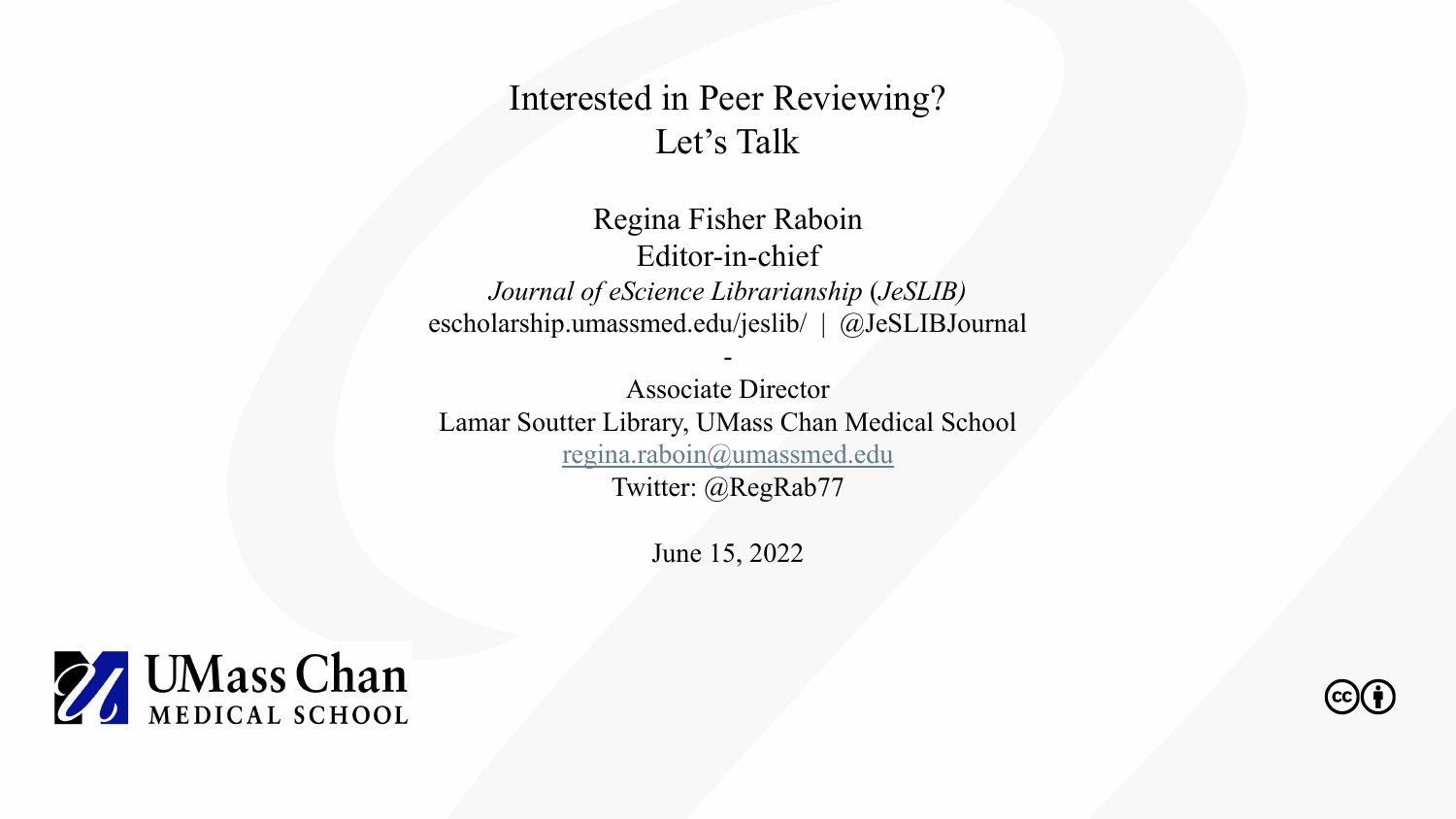# Peer Review and Scholarly Publishing

### **Traditional**

- Review/evaluation/refereeing of peers scholarly work in the same or related academic fields/profession
- $\bullet$  Why?
	- Quality
	- Credibility/Validation
	- Improvements to writing, flow, comprehension, and objectives (aims)
	- Suitability for publication
- How?
	- Anonymous/Blind: reviewers and authors
	- Anonymization is authors responsibility
	- Guided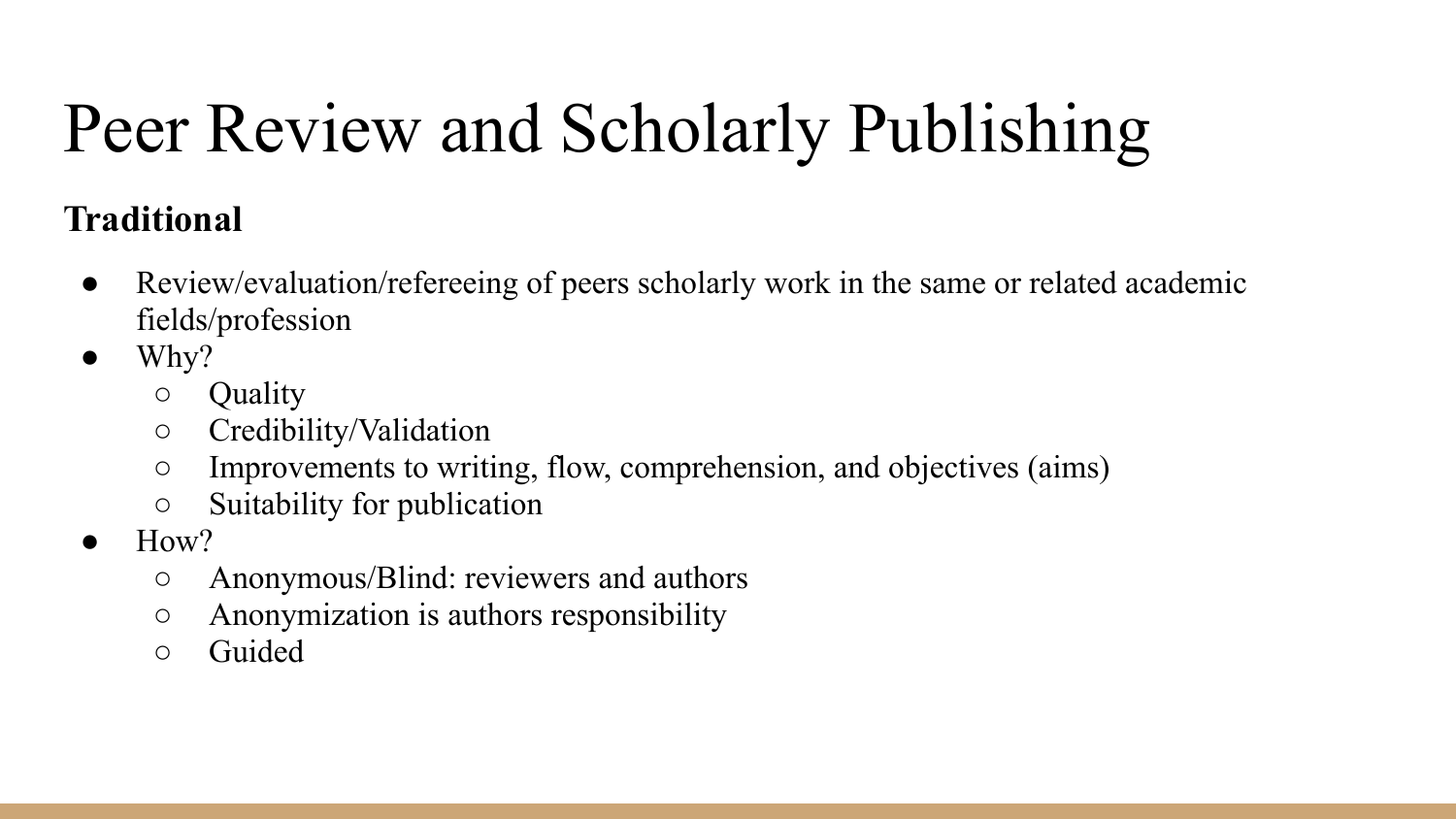## Peer Review and Scholarly Publishing

### **Open**

- **Types** 
	- Transparent: authors and reviewers known
	- Collaborative/Open participation: invited and/or broader community; peer review documents are open
	- Post-publication: manuscript is open for review pre- and post-publication
- $\bullet$  Why?
	- Constructive
	- Reduce conflicts-of-interest
	- Transparency
	- Collaborative
	- Quality
	- Inclusive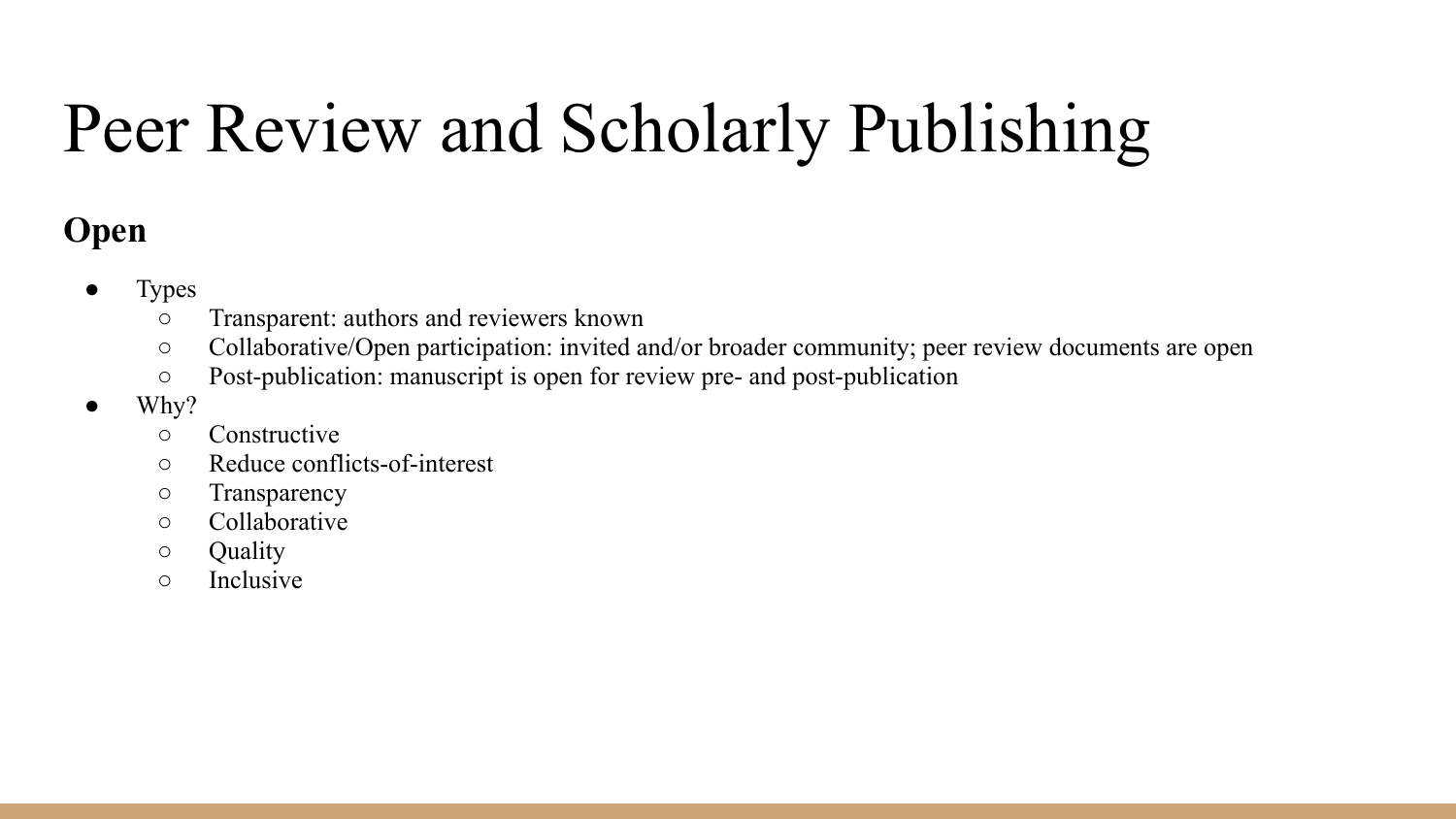|                             | <b>Roles</b>               | <b>Responsibilities</b>                                                                                                                                                                                                                                                                                                                                                                                                         |
|-----------------------------|----------------------------|---------------------------------------------------------------------------------------------------------------------------------------------------------------------------------------------------------------------------------------------------------------------------------------------------------------------------------------------------------------------------------------------------------------------------------|
| ublishing<br><b>Process</b> | Editor-in-chief            | Determines journal's overall direction, strategy;<br>$\bullet$<br>seeks new partnerships<br>Writes issue editorials<br>$\bullet$<br>Coordinates editorial team<br>$\bullet$<br>Identifies new peer reviewers<br>$\bullet$<br>Liaison to Editorial Board<br>$\bullet$<br>Recruits new submissions<br>$\bullet$<br>Reviews new submissions for aims & scopes<br>$\bullet$<br>Submits articles to plagiarism software<br>$\bullet$ |
|                             | <b>Associate Editor</b>    | Editor and coordinator for special issues<br>$\bullet$<br>Liaison to Editorial Board<br>$\bullet$<br>Identifies new peer reviewers<br>$\bullet$<br>Recruits new submissions<br>$\bullet$                                                                                                                                                                                                                                        |
|                             | <b>Managing Editor</b>     | Primary liaison to authors post submission for publishing<br>$\bullet$<br>Coordinates formatting and copy-editing process<br>$\bullet$<br><b>Publishes articles</b><br>$\bullet$<br>Promotes journal using social media<br>$\bullet$                                                                                                                                                                                            |
|                             | <b>Distribution Editor</b> | Liaison to software vendor<br>$\bullet$<br>System troubleshooting<br>$\bullet$<br>Maintains website<br>Registers DOIs and manages Crossref account<br>$\bullet$<br>Reviews final versions of articles<br>$\bullet$<br>Publishes articles<br>$\bullet$                                                                                                                                                                           |

 $P$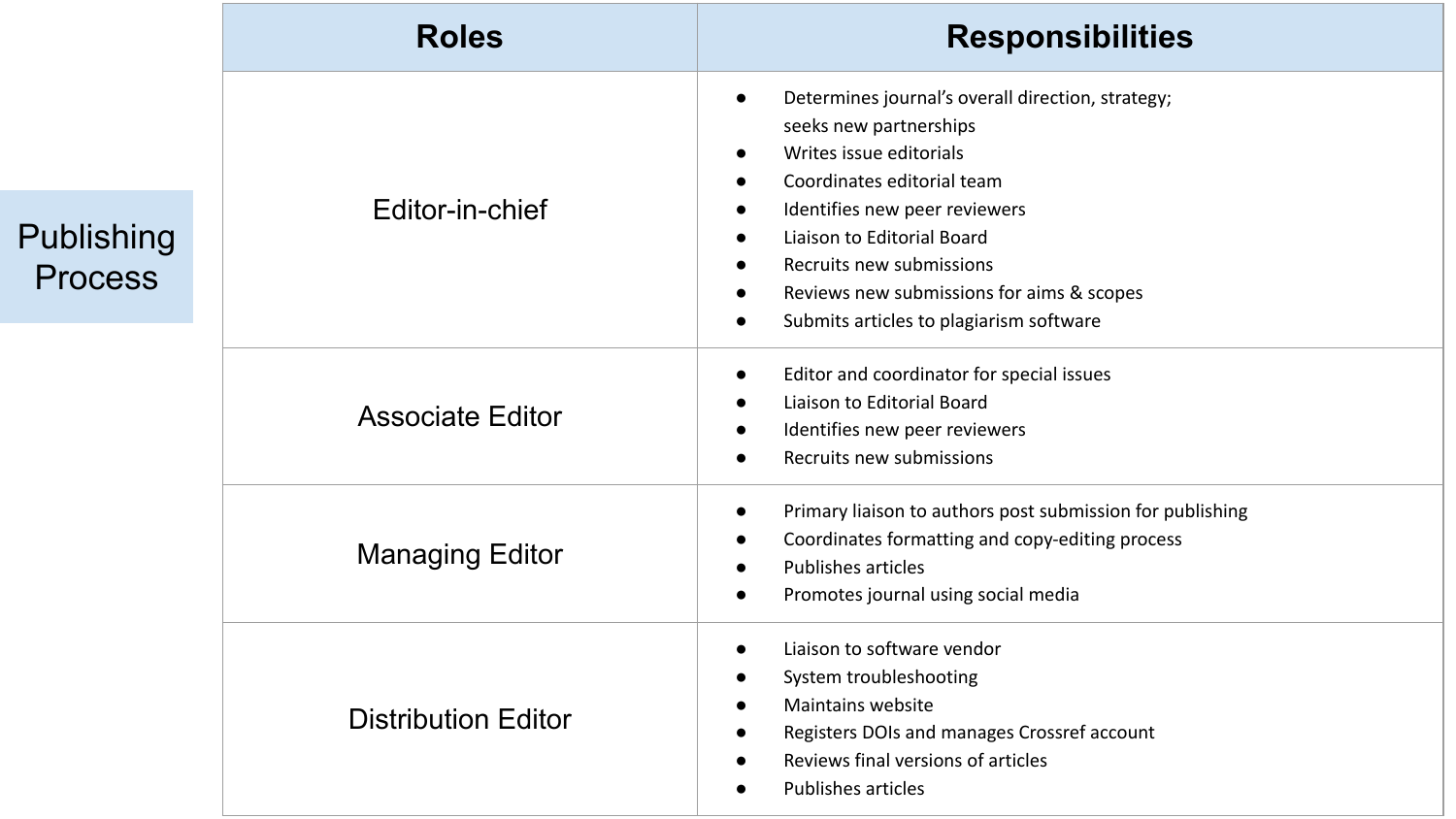|                              | <b>Roles</b>           | <b>Responsibilities</b>                                                                                                                                                                                                                               |
|------------------------------|------------------------|-------------------------------------------------------------------------------------------------------------------------------------------------------------------------------------------------------------------------------------------------------|
|                              | Copy Editor            | Copy editing of accepted manuscripts                                                                                                                                                                                                                  |
| Publishing<br><b>Process</b> | <b>Peer Reviewers</b>  | Review submitted manuscripts following journal's guidelines<br>$\bullet$<br>Recommend whether to accept or reject submissions<br>$\bullet$<br>Suggest new reviewers<br>$\bullet$                                                                      |
|                              | <b>Editorial Board</b> | Advise editorial team<br>Assist with special projects<br>$\bullet$<br>Promote journal to new communities<br>$\bullet$<br>Promote open access initiatives<br>$\bullet$<br>Recruit new submissions<br>$\bullet$<br>Serve as peer reviewers<br>$\bullet$ |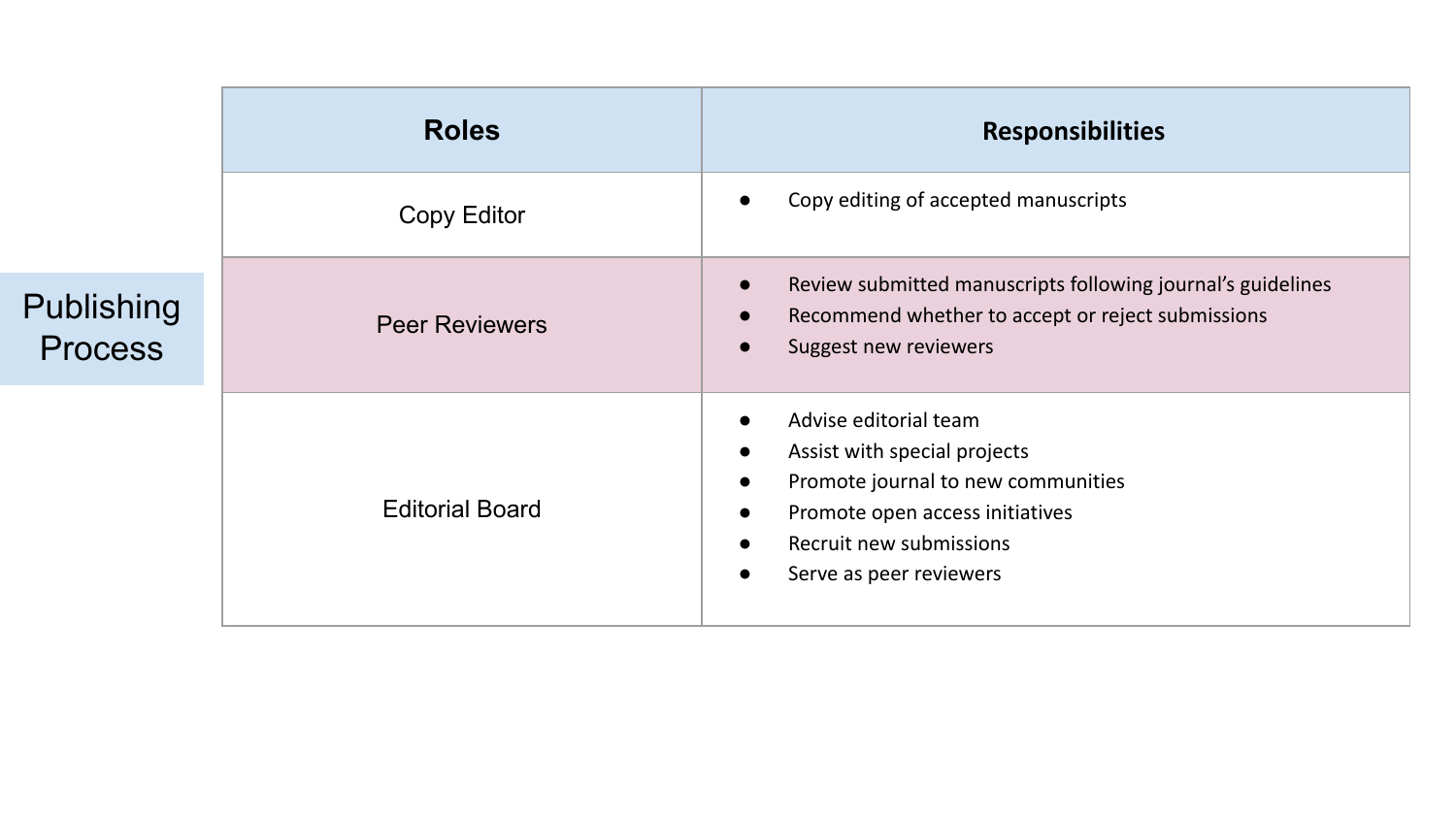## Peer Reviewing: *JeSLIB* Process

The Editor-in-Chief verifies that all necessary materials have been submitted and begins the peer review process.

- *JeSLIB* is configured for two reviewers per article with 21 days for review. These options as well as the default message to reviewers can be revised for a specific manuscript.
- *JeSLIB* utilizes an anonymous peer review process, which means that the identities of the authors are concealed from the reviewers, and vice versa, throughout the review process.
- The Editor-in-Chief or Associate Editor assigns reviewers to the manuscript and provides reviewer guidelines document; reviewers either agree to review the article or decline.
- Those who agree to review receive an email with further instructions.
- Reminders are sent periodically to reviewers. Due date can be revised later if necessary for a reviewer.
- Reviewers upload reviews by following instructions and clicking on the link in the email they received. They recommend whether to **Accept with Minor Revisions**, **Major Revisions Needed before Acceptance,** or **Reject** the submission. Upon completion, reviewers receive a thank you email from the system and the editors receive notification that a review has been uploaded.
- Editor will make the decision if the reviewers have different recommendations; Editor reserves the right to assess reviews for fairness, constructive comments.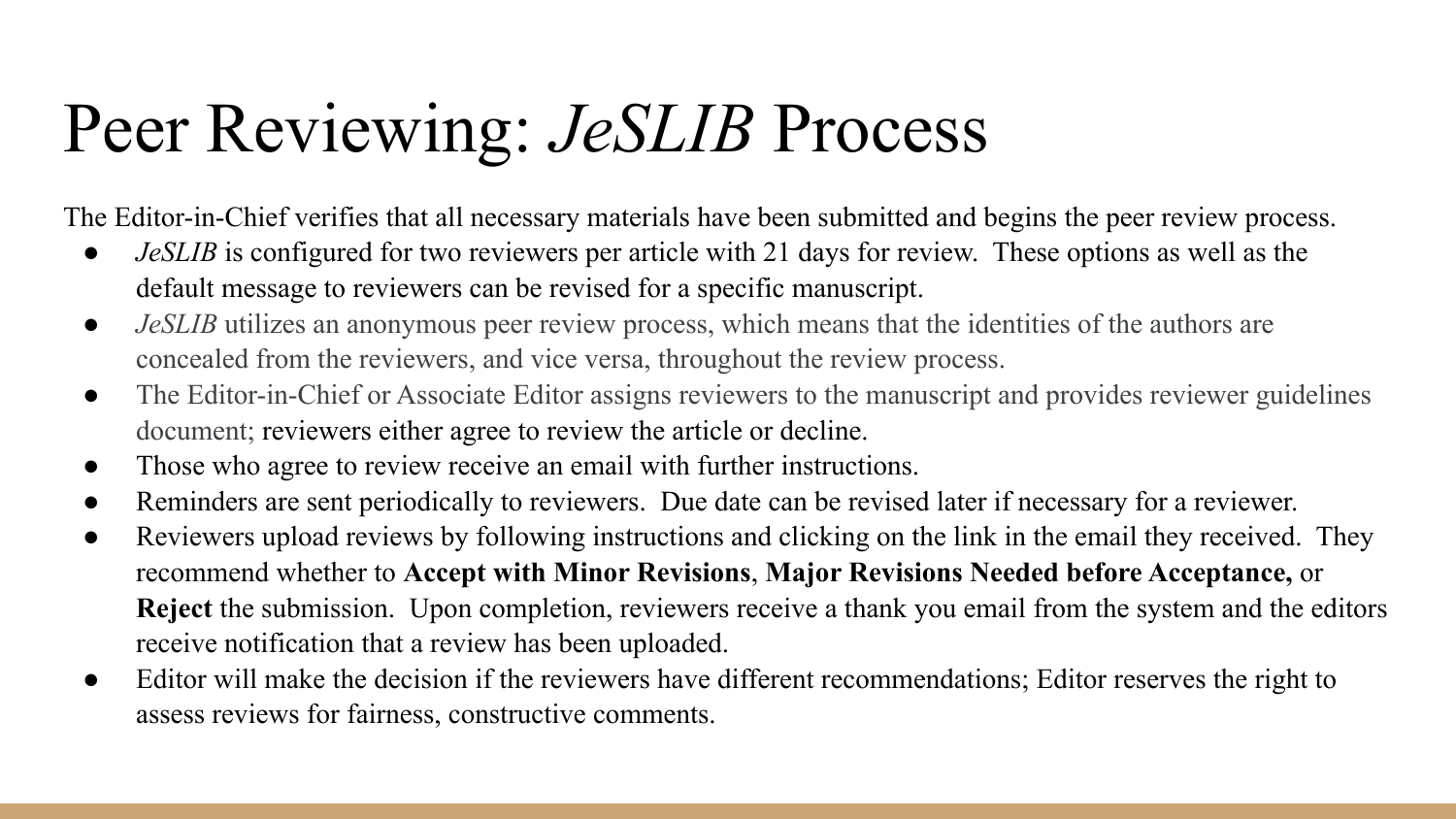### Peer Reviewing: JeSLIB Guidelines

<https://docs.google.com/document/d/1pYW4eYlYMQXw4P01LysowXacgE7kpw9QsxF1tkQtTdk/edit?usp=sharing>

**Best Practices**(adapted from**:** *Best Practices for Peer Reviewing: The Journal of Academic Librarianship,* see link in Resources slide*)*

*Remember: every journal embraces similar methods for reviewing, but it is good to understand the nuances a journal may have before beginning the review*

- Confirm that the manuscript you have is the one you were asked, and agreed, to review.
- Read the manuscript straight-through *before* starting the review.
- Write a *brief draft* of your review (before submitting).
	- Overview of the manuscript: What is it about? Is it original? Does it contribute to the cannon or research or application in this area? Include some quick thoughts about the overall ideas/structure.
- Use concise and clear writing.
- **Be positive and constructive:** think "If I were this author what would I want to read in a review."
	- Provide details about the issues in the manuscript and suggestions for how to fix these.
- Be polite and respectful: grace and constructive criticism are combinable and useful. You are knowledgeable in the area you are reviewing, and so is the author, so think of this as a dialog between two experts.
- Use the 'Notes or Comments' to the editor if you need to comment strongly about a manuscript.
- *● Help the author understand the strengths and the weaknesses of their manuscript.*
- Comment on poor citation practices, grammar, spelling, etc., but do not take the time to copy edit this is usually covered by the journal.
- In deciding on the type of acceptance the journal you are reviewing for will give guidance.
- When in doubt about what to write, category of acceptance, reservations about the manuscript, etc., *work with the editor* to help overcome hurdles or problems or get direction.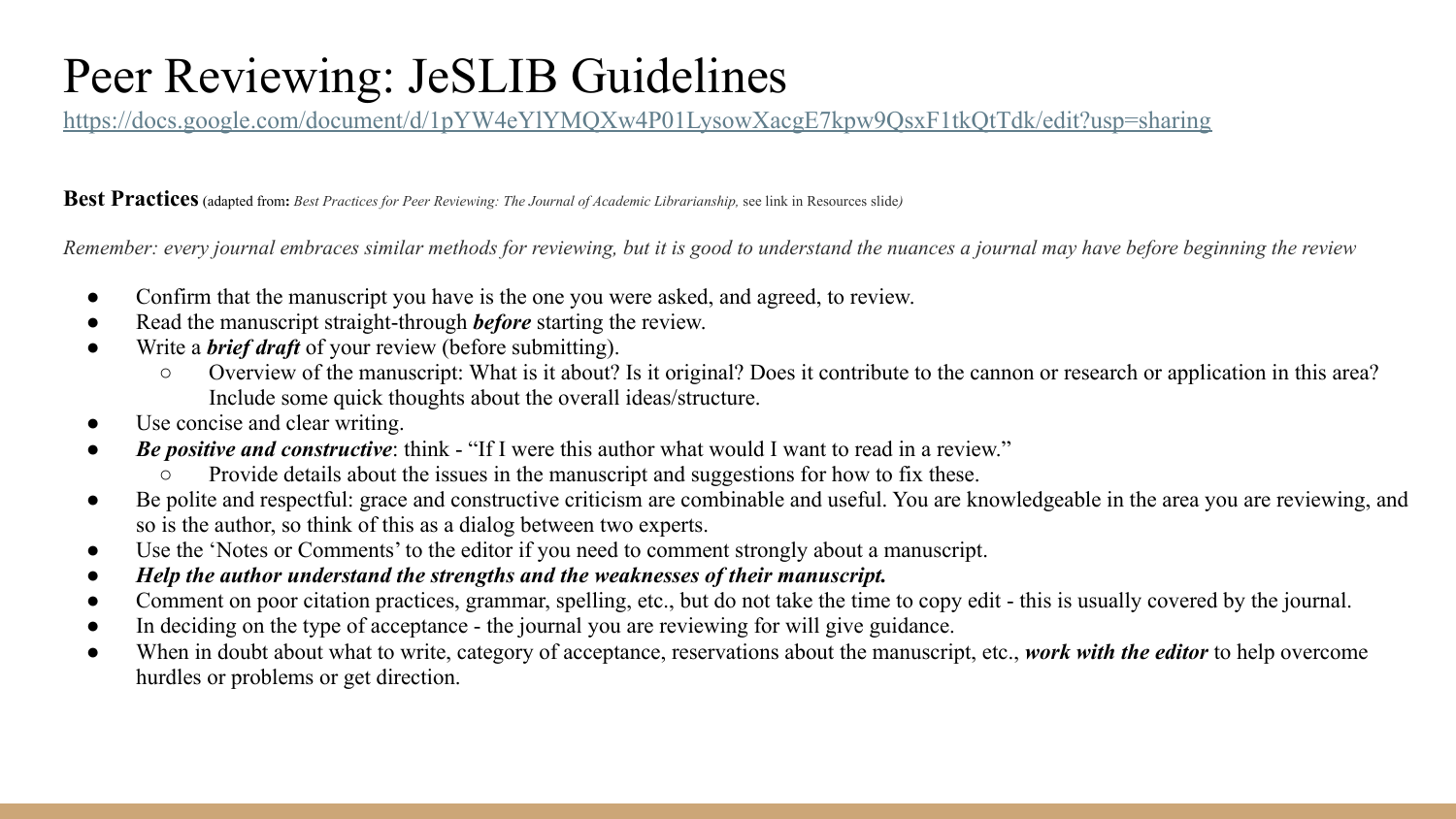## Diversity, Equity, Inclusion, and Accessibility (DEIA)

- Reduce editor and reviewer bias
	- Triple peer review process
	- Open peer review
- Recruit diverse reviewers
- Use platforms that support innovation and accessibility
- Special issues focusing on DEIA within a field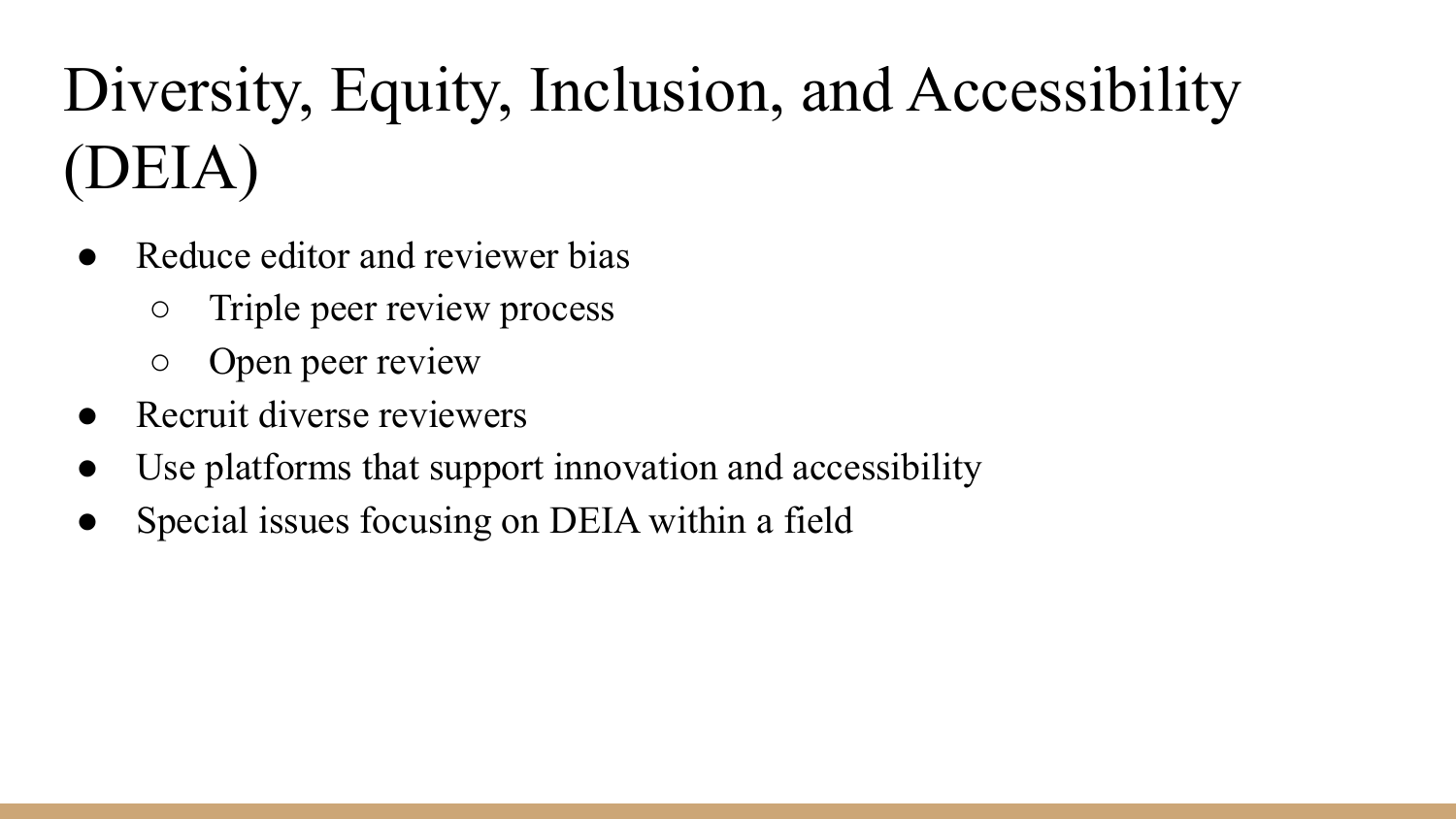## **Resources**

### **General**

● COPE: Committee on Publication Ethics <https://publicationethics.org/>

Also see COPE: Peer Review Process <https://publicationethics.org/guidance?classification=2779>

- Folk, Amanda L. Editor-in-chief. (October 2021). Best Practices for Peer Reviewing: Journal of Academic Librarianship. [https://www.journals.elsevier.com/the-journal-of-academic-librarianship/news/best-practices-for-peer-reviewing-the-journal-of-a](https://www.journals.elsevier.com/the-journal-of-academic-librarianship/news/best-practices-for-peer-reviewing-the-journal-of-academic-librarianship) [cademic-librarianship](https://www.journals.elsevier.com/the-journal-of-academic-librarianship/news/best-practices-for-peer-reviewing-the-journal-of-academic-librarianship)
- Librarian Peer Reviewer Database. (2021).<https://sites.google.com/view/mlprdatabase/home>.
- Library Publishing Coalition: Resources (broad content about all areas of library publishing) <https://librarypublishing.org/resources/>
- McKarney, Lesley. (April 20, 2001). Peer-Review Techniques for Novices. *Science.* <https://www.science.org/content/article/peer-review-techniques-novices>
- Society for Scholarly Publishing The Scholarly Kitchen Archives: Peer Review <https://scholarlykitchen.sspnet.org/collection/peer-review/>

### **Writing**

- The Plain Language Action and Information Network (PLAIN). http://Plainlanguage.gov
- Hemingway Editor. https://hemingwayapp.com/